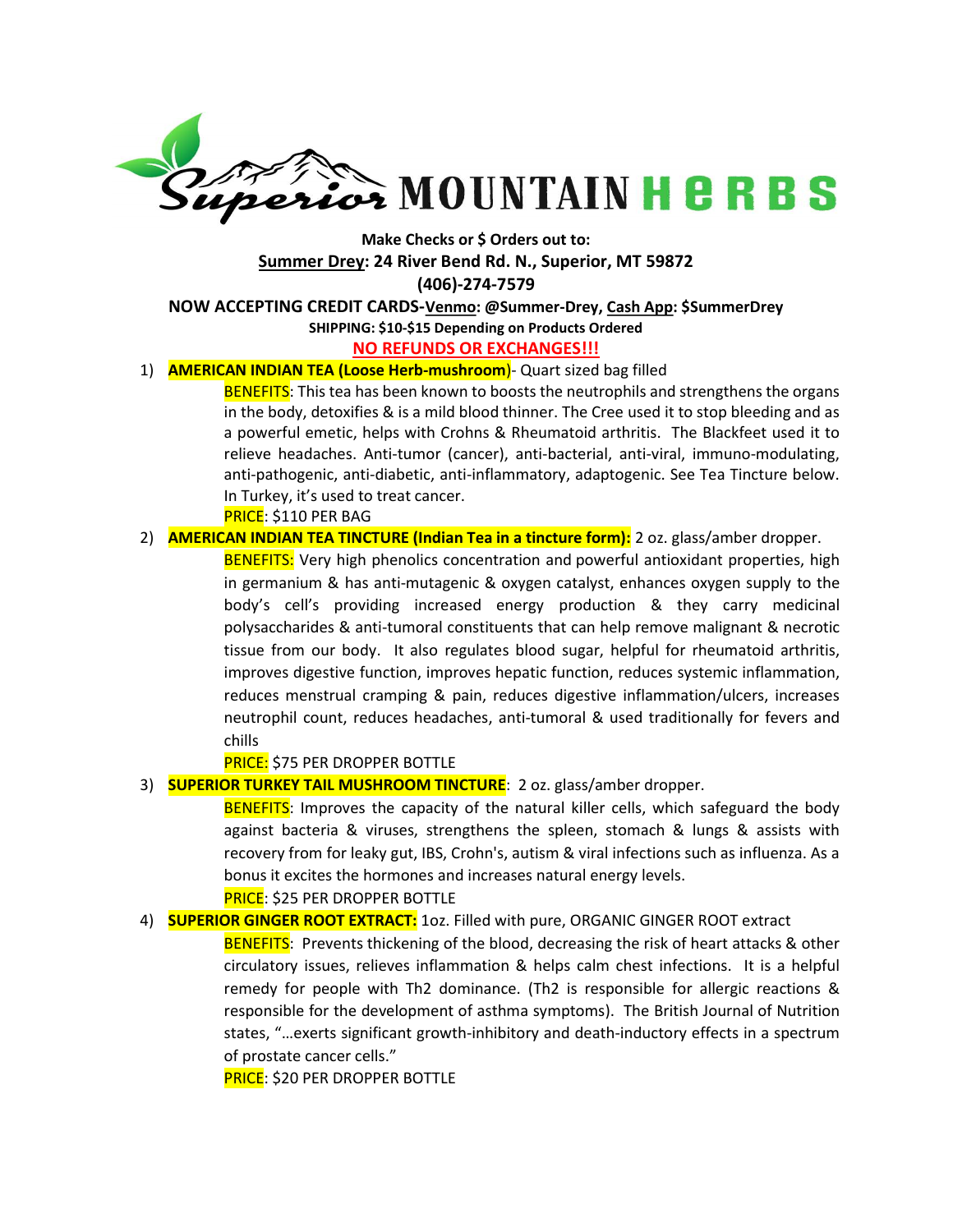## 5) LADIES HORMONE HELPER: 1 oz. jar. Highly effective, all natural & made from wild yam.

BENEFITS: Combats build-up & redistribution of fat, helps you feel happier & acts as a natural antidepressant, boosts energy, soothes moods & helps maintain a better night's sleep. Lightens periods by counteracting estrogen's stimulating effects and helps clear skin & nourishes hair & reduces male hormones & acts as a natural "water pill", helps relieve migraines & helps with PMS.

PRICE: \$33 PER JAR.

# 6) MUSCLE RELIEF CREAM: 2 oz. Jar

BENEFITS: A MUST TRY! Using all natural ingredients, it is formulated to aid in the long term relief of sore muscles & joints. Peppermint, Wintergreen, Camphor & Menthol essential oils help cool the skin & relieve aches. Crystalline nano` magnesium penetrates the skin to go deep in the muscles and joints to help heal inflammation & muscle cramps. PRICE: \$27 PER JAR

# 7) **SUPERIOR CBD OIL:** Liquid Dropper Bottle

BENEFITS: It helps block pain in the brain naturally, reduces migraines, stress, anxiety and improves sleeplessness. Can help with major inflammation & can lower LDL levels & blood sugar naturally.

PRICE: \$95 PER DROPPER BOTTLE

# 8) **SUPERIOR BOWEL SUPPORT EXTRACT**: 1oz bottle.

BENEFITS: Nourishes the liver, kidneys & bowels. Helps relieve constipation and clears the gut. Great for daily use and many people find it useful for Crohn's, IBS, and other complications of the digestive tract.

**PRICE: \$22 PER DROPPER BOTTLE** 

# 9) MOUNTAIN ASTRAGALUS EXTRACT: 1oz bottle.

**BENEFITS:** It is said to regulate diabetes, alleviates chemo symptoms, it's an antioxidant, prevents plaque from building up, is an immune booster, speeds up wound healing, helps to prevent DNA damage, has a suppressive effect on herpes simplex virus, relieves stress, increases the production of Th1 and T-bet inflammatory cytokines, assists medication in preventing seizures from occurring and studies show it can prevent deterioration of brain cells (dementia) and so much more.

# PRICE: \$20 PER DROPPER BOTTLE

10) **SUPERIOR DAILY GREENS:** Comes with 100 VEGAN capsules, filled with pure, ORGANIC powder, dried at a low heat to retain the medicinal benefits.

> BENEFITS: A Superfood & a synergistic blend of plant foods, & is a complete green supplement packed with all the vitamins, minerals & enzymes that our bodies for optimum health. Helps with anemia, bad LDL levels, natural chelator and more. PRICE: \$22 PER BOTTLE

11) **SUPERIOR SEA GRASS:** Comes with 100 VEGAN capsules, filled with pure, ORGANIC Kelp powder, dried at a low heat to retain the medicinal benefits.

> BENEFITS: Can decrease the risk of breast cancer, maintains healthy cholesterol, promotes weight loss and can aid with diabetes, is a source of iodine, iron, calcium and vitamins A, B1, B2, C, D & E. Fantastic for thyroid issues.

PRICE: \$17 PER BOTTLE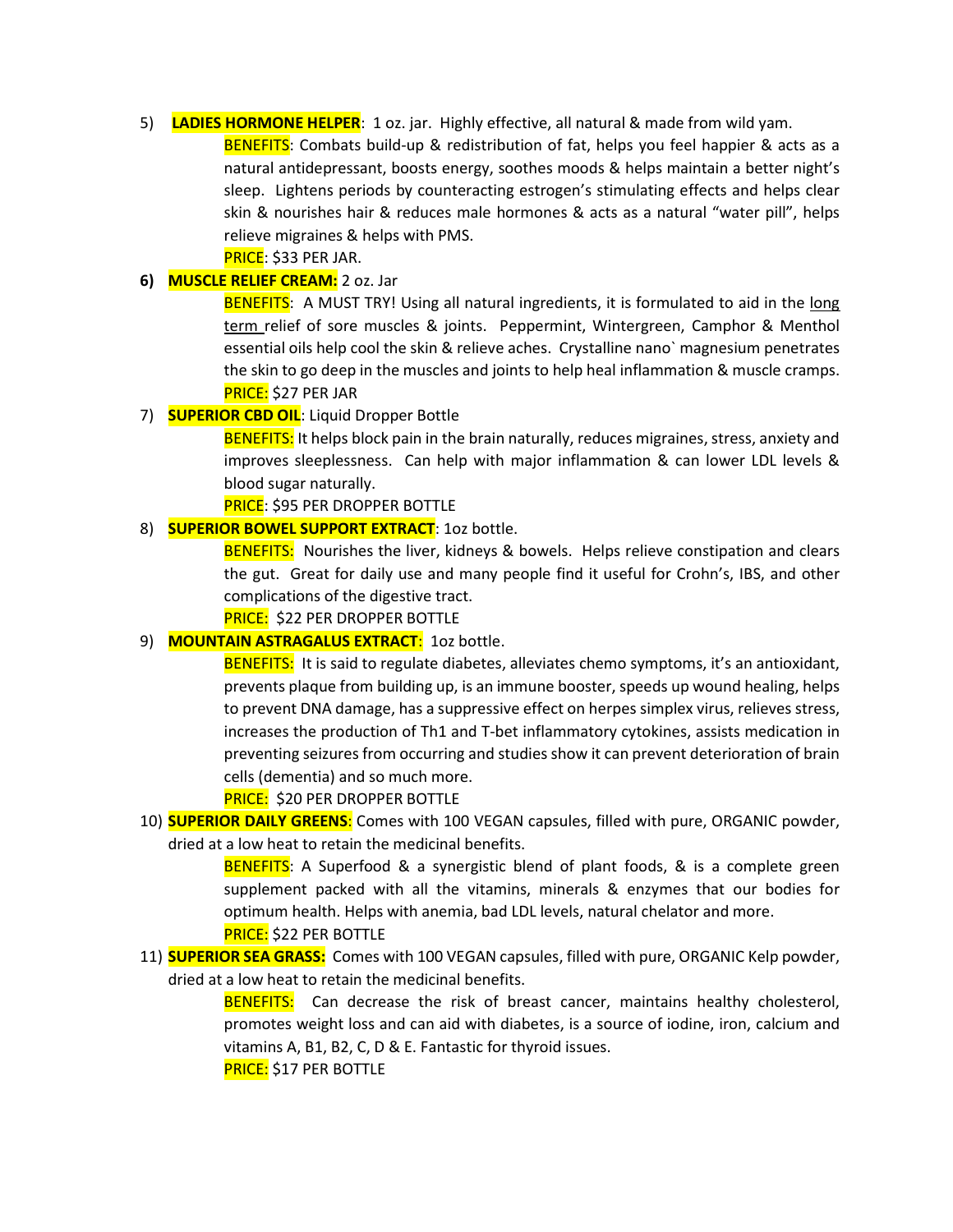#### 12) **MOUNTAIN MENDER GEL:** 4 oz jar.

**BENEFITS:** This Gel has been specially made and it aids and promotes natural healing for your skin. Helps with MRSA, Eczema, Psoriasis, Razor Burn, Dermatitis, Rosacea, Poison Oak & Ivy, Dry skin, Sunburn, Rashes, Itching, Scrapes, Sunburn, Acne & more. Safe for pets as well!

## PRICE: \$30 PER JAR

#### 13) **BOOSTER CAPSULES:** 100 Capsules

BENEFITS: Contain Beta-Sitosterol which helps against benign prostate hyperplasia & this herb also contains taxanes which interfere with cancer cell replication. "In the late 1960's, taxol-a complex compound extracted from yew bark [Montana Yew Tree] was identified as a possible anticancer agent. The National Cancer Institute (NCI) has found taxol to be one of the most promising of more than 120,000 plant compounds tested for anticancer properties. Taxol appears to be effective against a wide range of tumors, and good responses have been obtained in the treatment of refractory ovarian cancer." (Johns Hopkins Oncology Center)

PRICE: \$22 PER BOTTLE

#### 14) AMERICAN INDIAN SALVE: 1 oz. jar., 2 oz. jar

**BENEFITS:** Used for many skin issues including skin cancer and tumors close to the surface of the skin. It contains the same botanical as the Booster Capsules.

PRICE: \$35 PER 1oz JAR, \$45 PER 2oz JAR

# 15) **MOUNTAIN CAT'S CLAW EXTRACT:** 10z bottle.

BENEFITS: Helps against degenerative bone disease, repairs DNA, reduces hypertension, fights herpes, lymes disease, AIDS, cancer, ovarian cysts, gout, viral infections such as influenza & reduces anxiety, asthma & more.

#### PRICE: \$20 PER DROPPER BOTTLE

# 16) **SUPERIOR ADRENAL SUPPORT:** 100 caps.

BENEFITS: Feeds the adrenal glands & is a decongestant. Good for asthma, allergies, psoriasis, eczema, stress or chronic illness. When adrenals fail, your body fails to heal. PRICE: \$20 PER BOTTLE

#### 17) **SUPERIOR SHIELD OIL:** 20z amber, glass bottle.

**BENEFITS:** It may protect the body from invasive illnesses such as pneumonia, influenza, colds, chemtrail chemicals and more. Great for repelling fleas, TICKS and mosquitos too! **PRICE:** \$29 PER BOTTLE

## 18) **SUPRIOR LIVER DETOX EXTRACT:** 10z bottle.

**BENEFITS:** The liver is an important organ that is the gateway for waste in the body. This extract provides a gentle way for the body to cleanse & nourishes the liver. A powerful tool for liver disease!

#### PRICE: \$20 PER DROPPER BOTTLE

### 19) **SUPERIOR KIDNEY SUPPORT EXTRACT-102 bottle.**

**BENEFITS:** In addition to a healthy diet and drinking plenty of fluids, this herbal formula of organic herbs helps support and nurture proper function of the kidneys and adrenals, and to promote good health and well-being. Great for kidney disease too! PRICE: \$24 PER DROPPER BOTTLE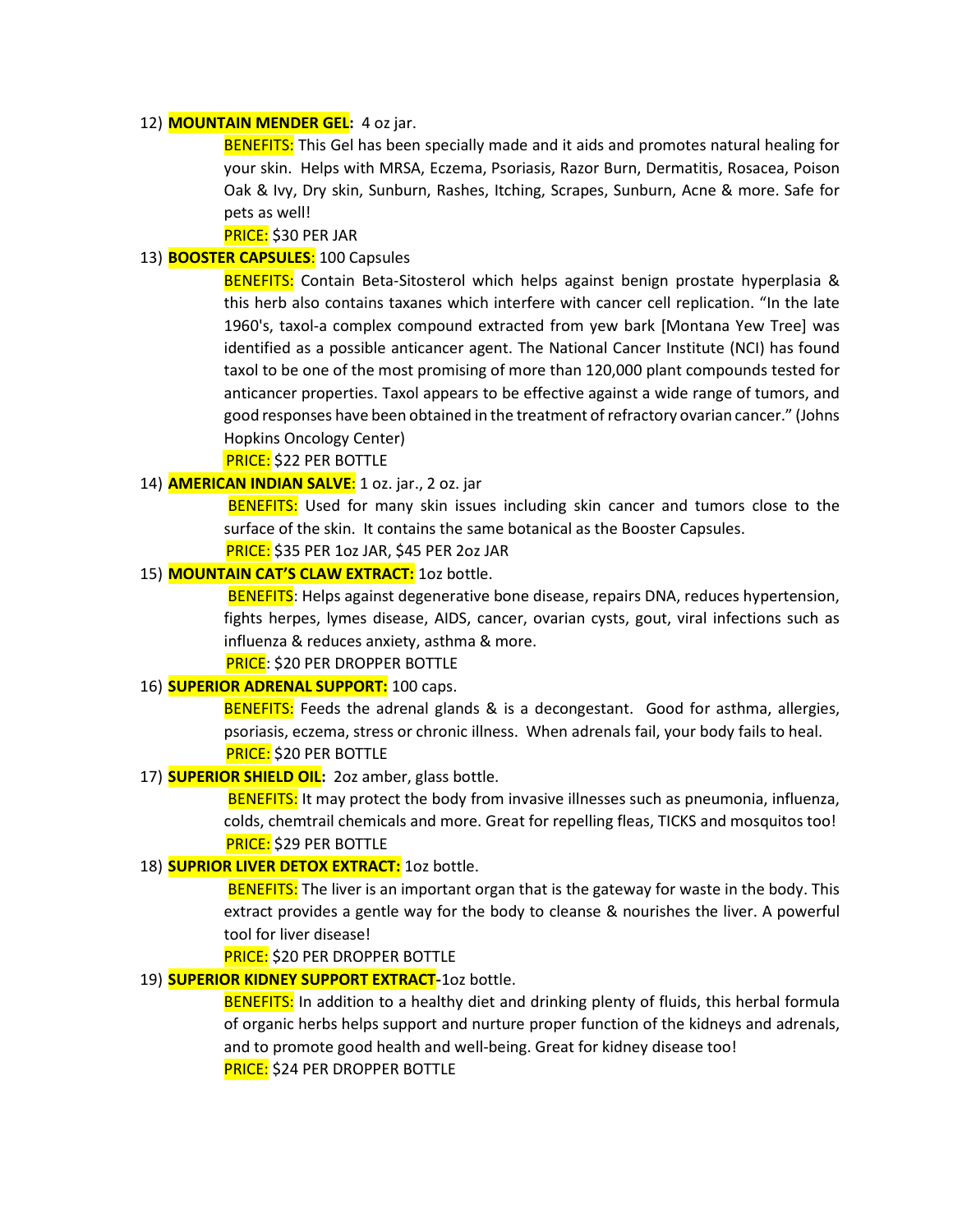# 20) **SUPERIOR ASHWAGANDHA EXTRACT**: 1oz bottle

**BENEFITS:** It can reduce anxiety and stress, helps fight depression, boost fertility and testosterone in men, boosts brain function, increases energy & increases muscle strength and promotes a deeper sleep. PRICE: \$30 PER DROPPER BOTTLE

# 23) HERBAL MENDING SALVE: 202 jar.

 BENEFITS: Helps mend damaged skin/tissue. Great for dry skin, diabetic sores, chapped lips, cold sores, eczema, psoriasis, burns and more. Heals skin as it moisturizes. PRICE: \$35 PER JAR

# 24) **SUPERIOR HAWTHORN BERRY EXTRACT**: 1oz bottle

BENEFITS: Works for heart failure, heart disease, angina pectoris, changes in cardiac rhythm, and atherosclerosis. According to a 2016 study published in the journal Current Medicinal Chemistry, hawthorn's powerful heart benefits come from its high polyphenolic content. It can even have a helpful effect on congestive heart failure (CHF). **PRICE:** \$20 PER DROPPER BOTTLE

## 25) **SUPERIOR PANCREAS ADVANCE:** 100 caps.

BENEFITS: Its power-packed ingredients will ensure your blood sugar level fluctuations are under control. This is wonderful for diabetics or people that are pre-diabetic. PRICE: \$20 PER BOTTLE

## 26) **SUPERIOR EAR RELIEF OIL**: 1oz bottle & Ear Syringe

**BENEFITS:** Helps clear wax out of the ear and is used to help kill ear infections. Safe for children and pets. Do NOT use if ear drum is ruptured.

**PRICE:** \$10 PER DROPPER BOTTLE

# 27) **LYMPHATIC MASSAGE OIL**: 40z squeeze bottle

BENEFITS: Assists in detoxifying the body. Also boosts the immune system, reduces cellulite, improves blood circulation to the skin, boosts mood, flights inflammation and edema, reduces autoimmune disorders, promotes a youthful mind, body and heart. PRICE: \$18 PER SQUEEZE BOTTLE

#### 28) **SUPERIOR BALANCED BODY BATH SACHETS:** 4, 10z. sachets

**BENEFITS:** Enjoy the rejuvenating effects of Seaweed Bath Therapy while it helps balance body chemistry. Rehydrates and helps with skin elasticity and the appearance of skin tone and color.

**PRICE:** \$10 FOR 4 SACHETS

# 29) **SUPERIOR ORGANIC SPIRULINA:** 100 caps.

**BENEFITS:** Powerful antioxidant, helps chelate heavy metals from the body, great source or iron and helps build platelet levels, can lower cholesterol, blood sugar and hypertension.

PRICE: \$22 PER BOTTLE

# 30) **SUPERIOR STINGING NETTLE TEA BAGS:** 30 individual tea bags

BENEFITS: Nettle contains a multitude of antioxidants, vitamins, and minerals, as well as many useful properties. Useful when afflicted with allergies, arthritis, high blood pressure, water retention (edema) and high blood sugar. The taste is pleasantly refreshing, hay-like and slightly bitter. Caffeine-Free. PRICE: \$13 FOR 30 BAGS